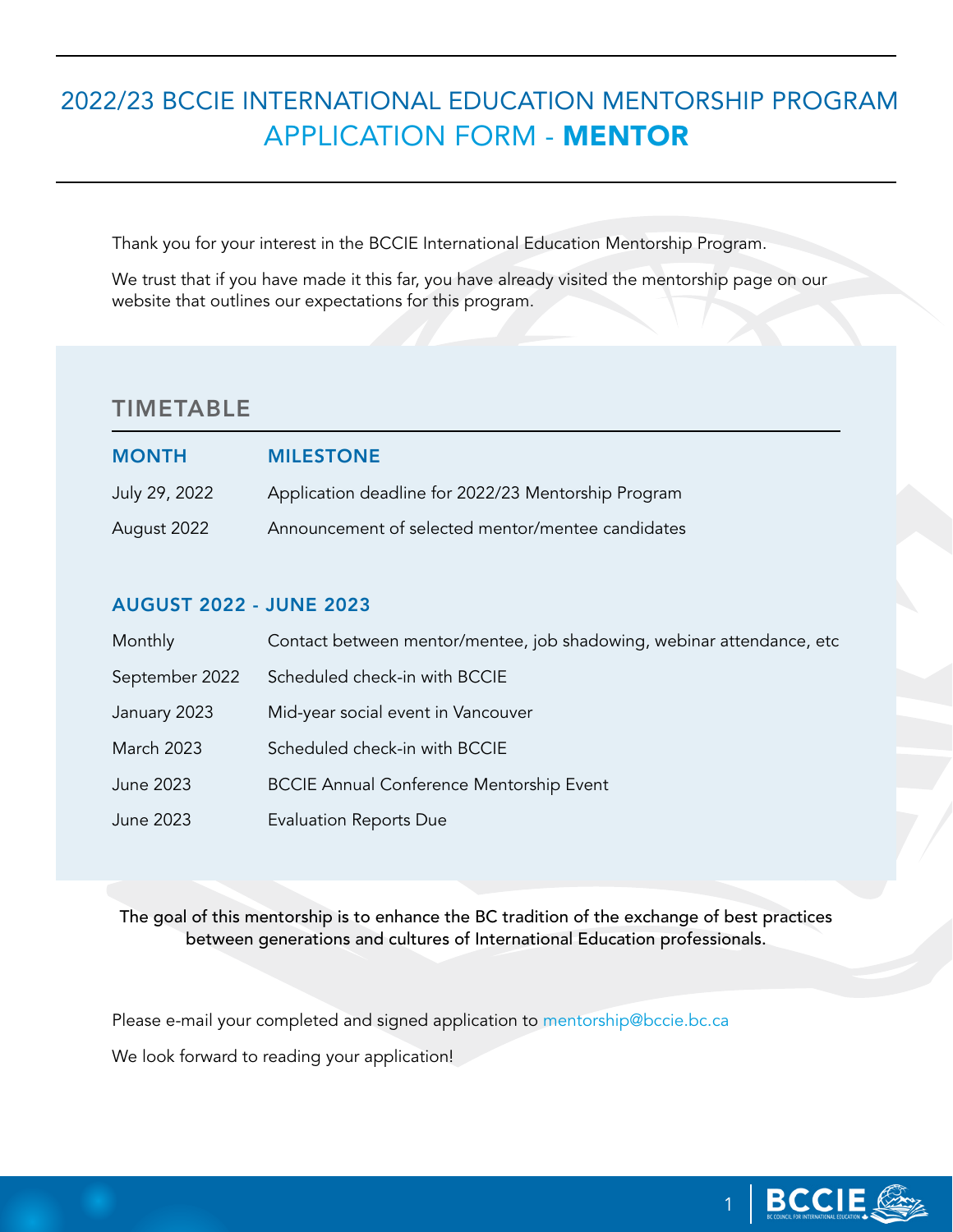# 2022/23 BCCIE International Education Mentorship Program APPLICATION FORM -**MENTOR**

NAME:

INSTITUTION:

POSITION/OCCUPATION:

EMAIL:

#### PHONE NUMBER:

\*\*\* We anticipate that you will be willing to participate in our "mentoring roundtable" event at BCCIE Annual C*onference 202*3*.*

1. How many years of experience do you have in the International Education sector?



2. What are your areas of expertise and experience? (max 400 words)

3. Please summarize what goals you would like to achieve through this mentorship program. (max 400 words)